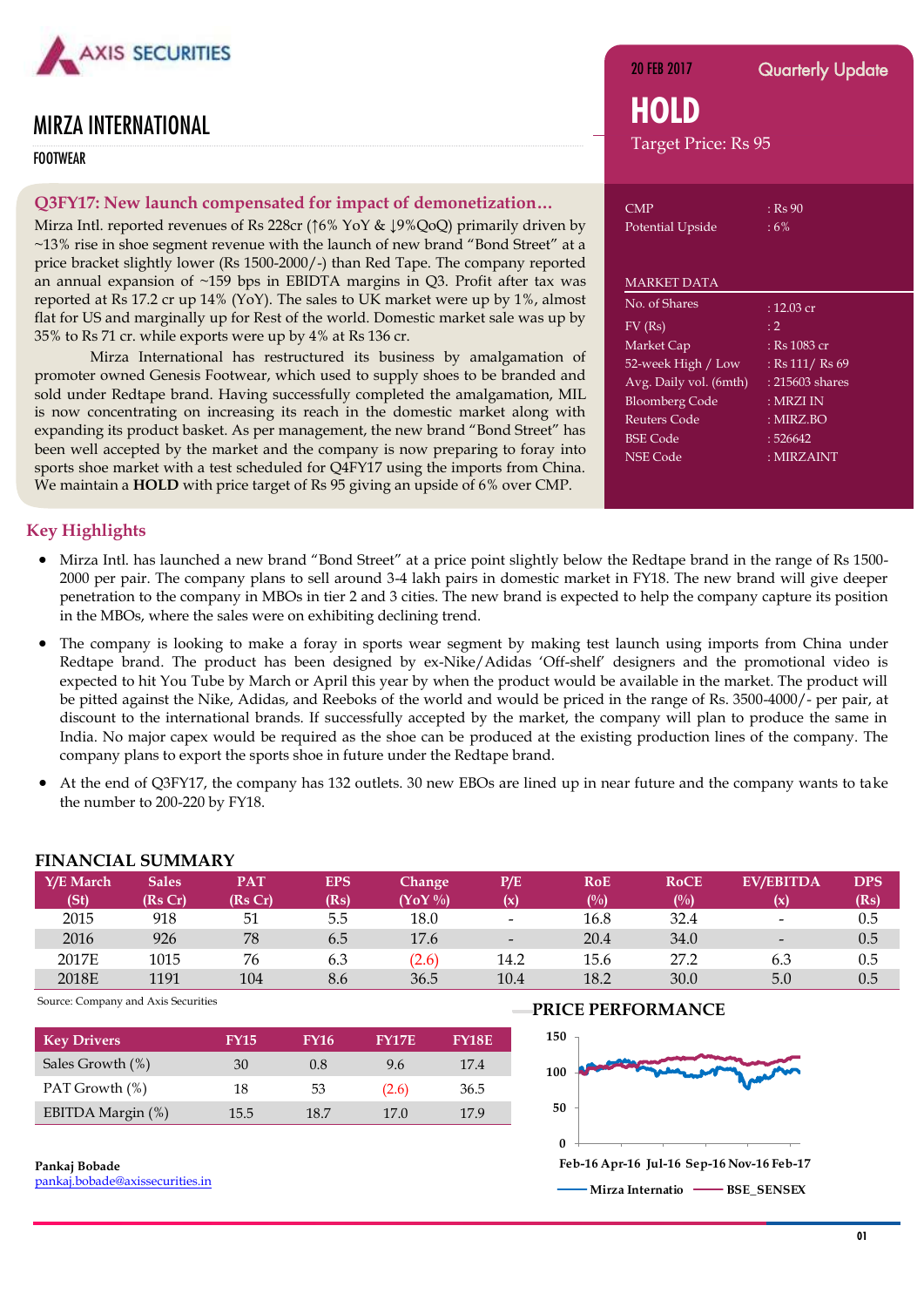

20 FEB 2017 / Quarterly Update

**MIRZA INTL.** FOOTWEAR

## **Results Update**

|                          | Quarter ended    |                |            |          | 12 months ending |                |                  |                |
|--------------------------|------------------|----------------|------------|----------|------------------|----------------|------------------|----------------|
| (Rs. Cr)                 | Q3FY17           | Q3FY16         | $%$ Change | Q2FY17   | $%$ change       | <b>FY18E</b>   | <b>FY17E</b>     | <b>FY16</b>    |
| <b>Sales</b>             | 228              | 216            | 6          | 250      | (9)              | 1191           | 1015             | 926            |
| Other Op. Inc            | $\bf{0}$         | $\bf{0}$       | NA         | $\bf{0}$ | NA               | $\bf{0}$       | $\bf{0}$         | 3              |
| <b>Total Revenue</b>     | 228              | 216            | 5          | 250      | (9)              | 1191           | 1015             | 929            |
|                          |                  |                |            |          |                  |                |                  |                |
| Expenditure              |                  |                |            |          |                  |                |                  |                |
| Net Raw Material         | 74               | 58             | 28         | 101      | (27)             | 465            | 401              | 344            |
| Personnel                | 48               | 61             | (22)       | 45       | $\sqrt{7}$       | 222            | 188              | 160            |
| Purchase of traded goods | 18               | 16             | 13         | 16       | 12               | 60             | 51               | 59             |
| Other Exp                | 49               | 48             | 3          | $50\,$   | (3)              | 232            | 203              | 192            |
| <b>Total Expenditure</b> | 188              | 182            | 3          | 212      | (11)             | 978            | 842              | 755            |
|                          |                  |                |            |          |                  |                |                  |                |
| <b>EBIDTA</b>            | 40               | 34             | 16         | 38       | 5                | 213            | 173              | 174            |
|                          |                  |                |            |          |                  |                |                  |                |
| Oth. Inc.                | $\boldsymbol{0}$ | $\overline{0}$ | NA         | 0.0      | NA               | $\overline{0}$ | $\boldsymbol{0}$ | $\overline{0}$ |
| Interest                 | 6                | 5              | 31         | 6.5      | (1)              | 29             | 31               | 32             |
| Depreciation             | 8                | 6              | 20         | 7.1      | 5                | 30             | 28               | $26\,$         |
| <b>Exceptional Item</b>  |                  |                |            |          |                  |                |                  |                |
| <b>PBT</b>               | 25.8             | 23.1           | 12         | 24.2     | 7                | 155            | 114              | 116            |
| Tax                      | 9                | 8              | 8          | 8        | 10               | 51             | 37               | $38\,$         |
| <b>PAT</b>               | 17.2             | 15.1           | 14         | 16.4     | 5                | 104            | 76               | 78             |
| EPS (Rs.)                | 1.4              | 1.3            | 14         | 1.4      | 5                | 8.6            | 4.7              | 6.5            |

Source: Company and Axis Securities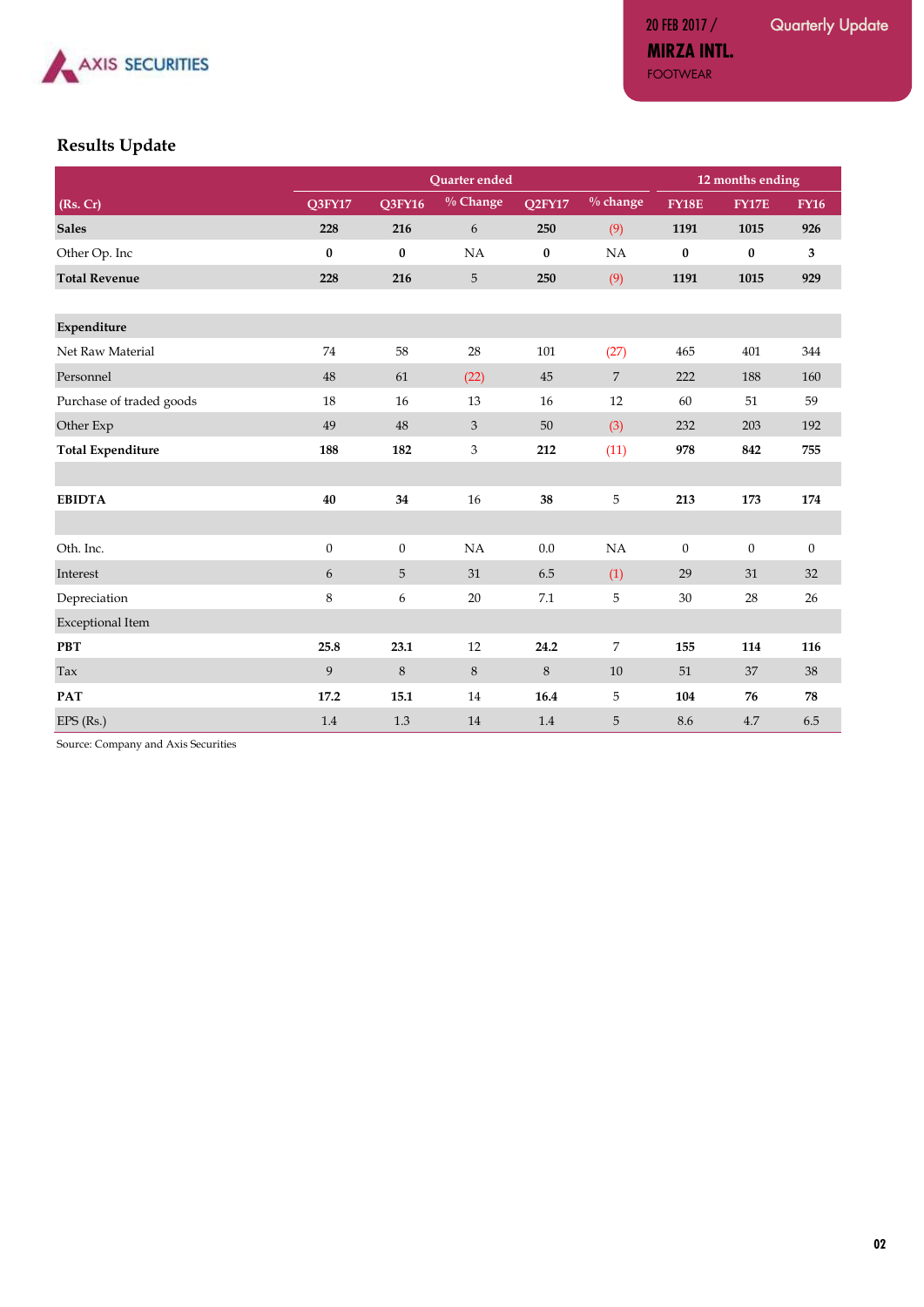

**MIRZA INTL.**

FOOTWEAR

#### **Disclosures:**

The following Disclosures are being made in compliance with the SEBI Research Analyst Regulations 2014 (herein after referred to as the Regulations).

- 1. Axis Securities Ltd. (ASL) is a SEBI Registered Research Analyst having registration no. INH000000297. ASL, the Research Entity (RE) as defined in the Regulations, is engaged in the business of providing Stock broking services, Depository participant services & distribution of various financial products. ASL is a subsidiary company of Axis Bank Ltd. Axis Bank Ltd. is a listed public company and one of India's largest private sector bank and has its various subsidiaries engaged in businesses of Asset management, NBFC, Merchant Banking, Trusteeship, Venture Capital, Stock Broking, the details in respect of which are available on www.axisbank.com.
- 2. ASL is registered with the Securities & Exchange Board of India (SEBI) for its stock broking & Depository participant business activities and with the Association of Mutual Funds of India (AMFI) for distribution of financial products and also registered with IRDA as a corporate agent for insurance business activity.
- 3. ASL has no material adverse disciplinary history as on the date of publication of this report.
- 4. I/We, Pankaj Bobade AGM, Research, author/s and the name/s subscribed to this report, hereby certify that all of the views expressed in this research report accurately reflect my/our views about the subject issuer(s) or securities. I/We (Research Analyst) also certify that no part of my/our compensation was, is, or will be directly or indirectly related to the specific recommendation(s) or view(s) in this report. I/we or my/our relative or ASL does not have any financial interest in the subject company. Also I/we or my/our relative or ASL or its Associates may have beneficial ownership of 1% or more in the subject company at the end of the month immediately preceding the date of publication of the Research Report. Since associates of ASL are engaged in various financial service businesses, they might have financial interests or beneficial ownership in various companies including the subject company/companies mentioned in this report. I/we or my/our relative or ASL or its associate does not have any material conflict of interest. I/we have not served as director / officer, etc. in the subject company.

Any holding in stock – No

5. ASL has not received any compensation from the subject company in the past twelve months. ASL has not been engaged in market making activity for the subject company.

6. In the last 12-month period ending on the last day of the month immediately preceding the date of publication of this research report, ASL or any of its associates may have:

- i. Received compensation for investment banking, merchant banking or stock broking services or for any other services from the subject company of this research report and / or;
- ii. Managed or co-managed public offering of the securities from the subject company of this research report and / or;
- iii. Received compensation for products or services other than investment banking, merchant banking or stock broking services from the subject company of this research report;

ASL or any of its associates have not received compensation or other benefits from the subject company of this research report or any other third-party in connection with this report.

#### **Term& Conditions:**

This report has been prepared by ASL and is meant for sole use by the recipient and not for circulation. The report and information contained herein is strictly confidential and may not be altered in any way, transmitted to, copied or distributed, in part or in whole, to any other person or to the media or reproduced in any form, without prior written consent of ASL. The report is based on the facts, figures and information that are considered true, correct, reliable and accurate. The intent of this report is not recommendatory in nature. The information is obtained from publicly available media or other sources believed to be reliable. Such information has not been independently verified and no guaranty, representation of warranty, express or implied, is made as to its accuracy, completeness or correctness. All such information and opinions are subject to change without notice. The report is prepared solely for informational purpose and does not constitute an offer document or solicitation of offer to buy or sell or subscribe for securities or other financial instruments for the clients. Though disseminated to all the customers simultaneously, not all customers may receive this report at the same time. ASL will not treat recipients as customers by virtue of their receiving this report.